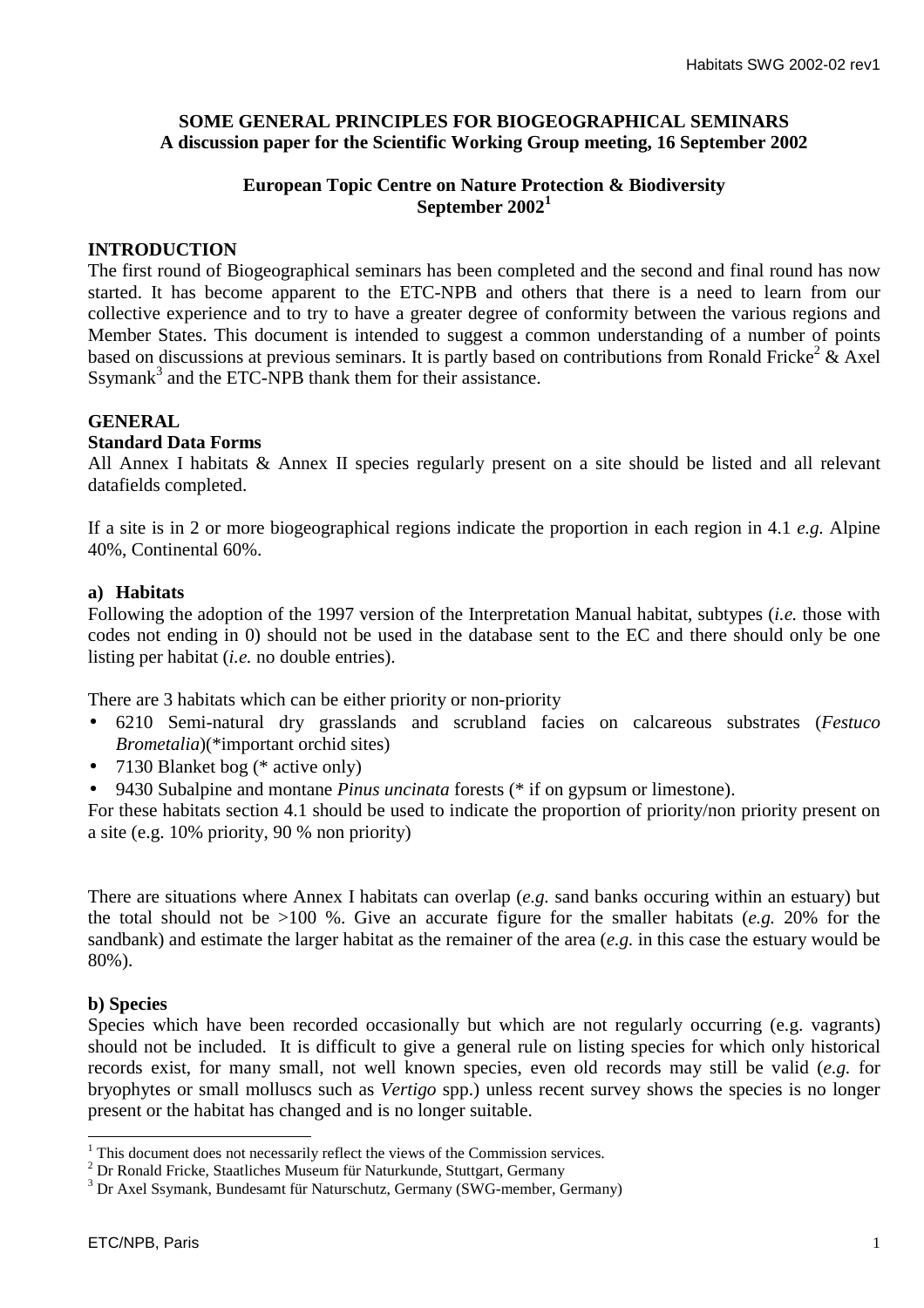As with habitats, double entries are not permitted, use 4.1 to give additional information if necessary, *e.g.* differing populations in winter & summer.

#### Sensitive data

For some species there is a need for confidentially as protection against collecting which may be a significant threat and the Habitats Committee have recommended that in these instances data should not be included in the database. However the Habitats Directive and its site evaluation procedures make it obligatory to send the data to the Commission (and the ETC/NPB) for Community assessment and legal procedures. These data should be sent on a paper copy of the standard data form (according to 97/266/EC), clearly indicating on the form which data (species or habitats) are sensitive data and omitted from the electronic version. The site boundary should however in any case be given in GIS-electronic format.

#### **The Reference List**

There has been some confusion between the Reference List as a list of habitats & species present for which Member States must propose sites and as a more complete 'Checklist'. The ETC-NPB suggest that the former meaning should be adopted and species which have only been recorded as 'accidental', introduced or very occasional should not be included.

### **Marginal**

This term has been used to justify accepting a small proportion of habitat area or population of a species as 'Sufficiently represented' within a Biogeographical region of a Member State when the habitat or species is well represented in an adjacent biogeographical region of the same Member State. The occurrence of a habitat &/or species outside its usual biogeographical region means that even a small area or populations should merit 'C' for Representivity; if the habitat or species is really 'non significant' in all sites where it occurs it should not be listed on the Reference List.

### **Offshore Habitats & Species**

 It is now accepted that the Habitats Directive also applies to territorial waters beyond 12 nautical miles and that sites should be proposed for the Annex I habitats and Annex II habitats which occur there. Few sites have been proposed in this region to date and scientific knowledge remains limited. To allow sites to be added after the adoption of the various Community lists a general reserve has been agreed for these habitats and species. Further information will be found in the report of the meeting held at Gatwick (17 & 18 June 2002).

#### **HABITATS**

The term "natural" in the Habitats Directive and in the EUR15 Interpretation Manual does not refer to the origin of the habitat type (primary versus secondary habitats), but refers to being in a (semi) natural state of development (including secondary habitats with a (semi) natural development, if not explicitly stated otherwise in the definition of the interpretation manual). The term "natural" applies in a broad sense, as all the secondary, anthropogenic habitats of extensive cultural landscapes with the development of natural or semi natural vegetation like hay meadows, many heaths, etc. are listed in Annex I as "natural habitat types".

For site selection of pSCI's for habitat types which are climax vegetation types there is a clear preference for primary natural habitats, but a representative site selection has to include secondary sites of nature conservation value in a (semi) natural state of development as well, if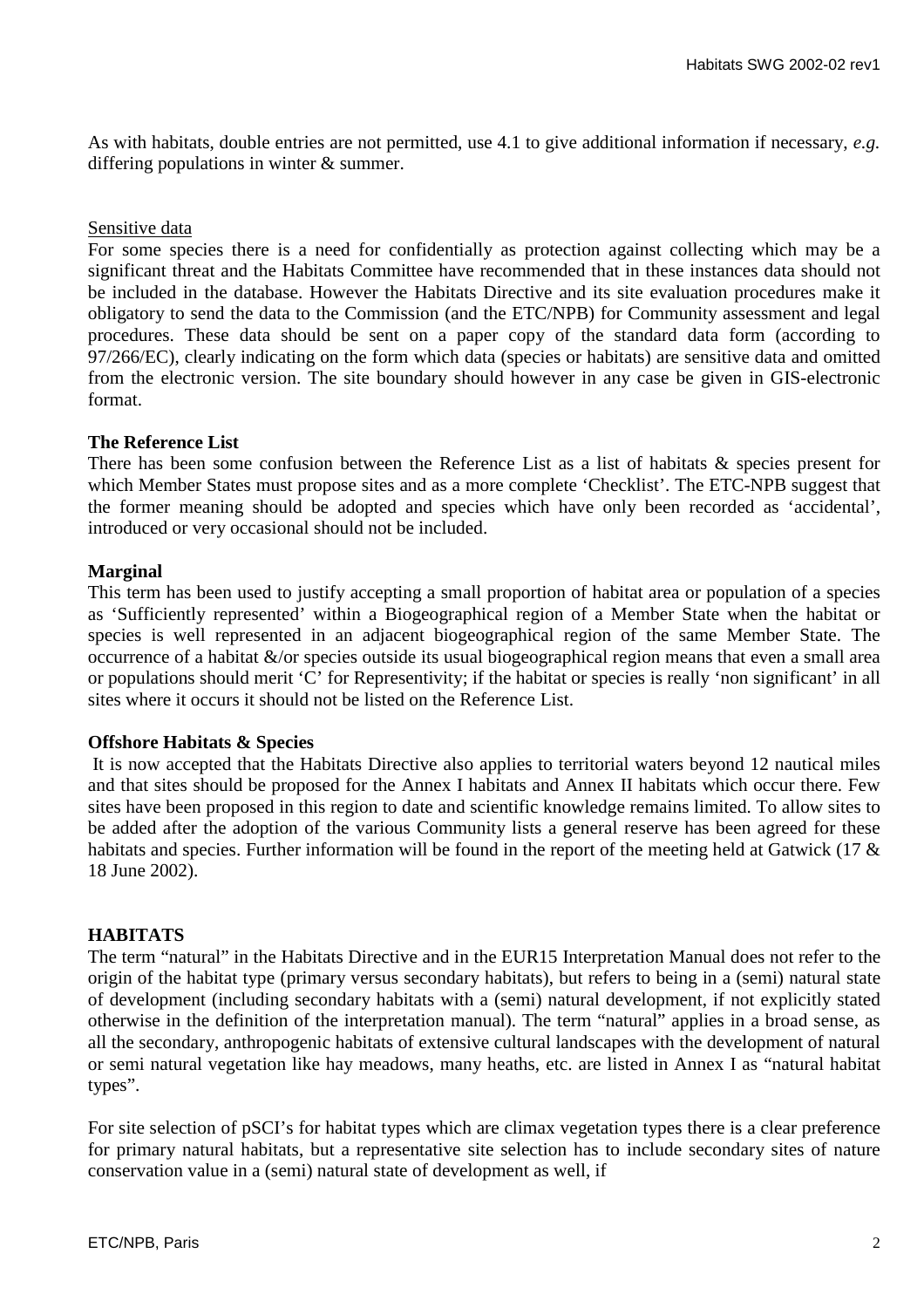1. the full geographical coverage of the habitat type cannot be ensured by proposing primary sites only and/or

2. a large percentage of all possible sites with the habitat type are of secondary origin and ensuring the necessary coherence of Natura 2000 will not be possible by proposing primary sites only

It will be important to consider the history of a habitat (primary or secondary) when assessing 'Conservation Status'.

There are certain habitats which appear to pose particular problems and where clarification is needed

### **1130 Estuaries**

A meeting was held in Brussels on 30 November 2001 to discuss this habitat, in particular the choice of site boundaries. There was agreement that site boundaries should be drawn so as to include the entire hydrological unit. (See report to be discussed on 16/09/2002)

### **1210 Annual vegetation of drift lines**: The Interpretation Manual states;-

"Formations of annuals or representatives of annual and perennials, occupying accumulations of drift material **and** gravel rich in nitrogenous organic matter (*Cakiletea maritimae* p.)."

Sites proposed for this habitat may include *Cakiletea marimae* developed on gravel or mixed gravel and sandy substrates (these mixtures are often very dynamic and variable) but such vegetation on purely sandy beaches should be regarded as habitat 2110 Embryonic shifting dunes if appropriate.

**1320** *Spartina* **swards (***Spartinion maritimae***):** The habitat type does include *Spartina* stands of several *Spartina* species listed in the Interpretation Manual, including *Spartina maritima*, *S. anglica* and *S*.x *townsendii*. Site selection should however clearly focus on the indigenous European species such as *Spartina maritima*. A specific site selection for *Spartina* x *townsendii* as a hybrid species (*S. maritima* x *alterniflora*) with a N-American species and the polyploid *Spartina anglica* (originating from *S.* x *townsendii* in the 1890s in S-England) should not be obligatory.

# **Standing freshwater habitat types**

**3110** Oligotrophic waters containing very few minerals of sandy plains (*Littorelletalia uniflorarae*)

**3130** Oligotrophic to mesotrophic standing waters with vegetation of the *Littorelletea uniflorae* and/or of the *Isoeto-Nanojuncetea*

**3140** Hard oligo-mesotrophic waters with benthic vegetation of Chara spp

**3150** Natural eutrophic lakes with *Magnopotamion* or *Hydrocharition*-type vegetation

**3160** Natural dystrophic lakes and ponds

Following the definition of "natural" given above all these habitat types include both natural primary and secondary (*e.g.* ponds) permanent standing water bodies in a (semi)natural state.

### **6130 Calamarian grasslands of the** *Violetalia calaminariae*

This habitat is defined by its floristics not just by the presence of metaliferous soils.

## **6230. Species-rich** *Nardus* **grasslands, on siliceous substrates in mountain areas (and submountain areas in Continental Europe)**

As agreed at the 1st Atlantic seminar (Kilkee, 1999) this habitat type includes *Nardus* grasslands of the lowlands (planar-submountainous). The interpretation manual clearly describes two subtypes within the definition;- 35.1 *Violo-Nardion* (*Nardo-Galion saxatilis, Violion caninae*), which is the lowland type, and 36.31 *Nardion* [*Eu-Nardion*, *Nardo-Agrostion tenuis*] the mountain type of *Nardus*-grasslands. Lowland spp-rich *Nardus* grasslands are much more threatened than the upland *Nardion*.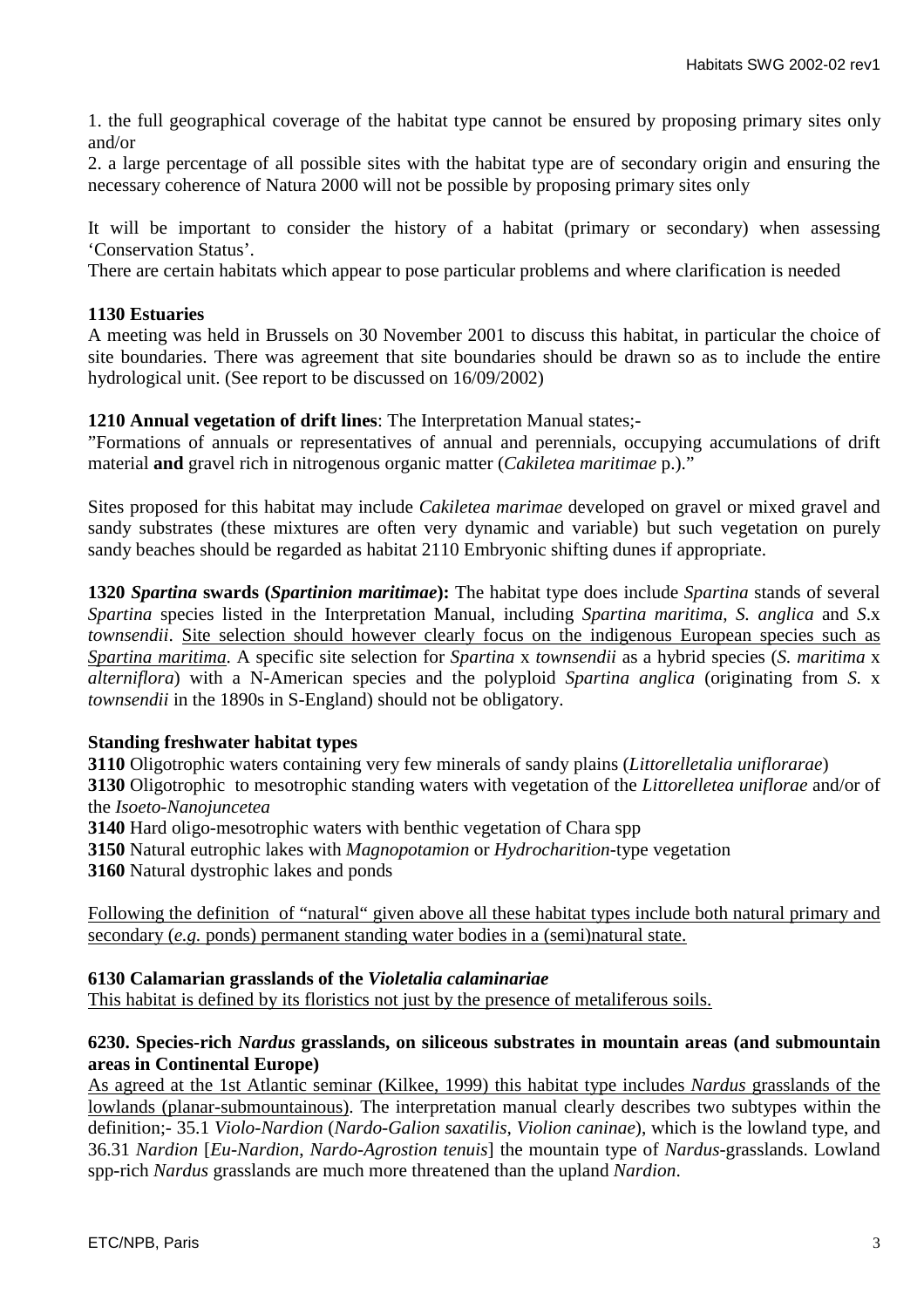### **6410** *Molinia* **meadows on calcareous, peaty or clayey-silt-laden soils (***Molinion caeruleae***)**

This habitat types includes all *Molinion*-vegetation in a broad sense both on calcareous and on acidic or neutral substrates. The Interpretation Manual gives two subtypes 37.311 *Eu-molinion* (on calcareous to neutral substrates) and 37.311 *Junco-Molinion* or *Juncion acutiflori* (on acidic substrates). Interpretation problems have been arising from differing phytosociological concepts, one separating the subtype on acidic substrates as a distinct alliance (*Juncion actuiflori*), other concepts including them into the *Molinion caeruleae*.

(Problems also arise from PHYSIS having an alliance as a subtype of an alliance)

## **SPECIES**

### **Introductions & reintroductions**

Sites should not be proposed for **introduced** populations beyond the historical range of the species. **Reintroduced** populations within the historical range can be proposed and where these have become selfsustaining should be proposed.

### **Site selection**

Sites must be proposed to cover all essential parts of the annual or life cycle of a species  $4$ .

## **Fish**

Every freshwater fish species is migratory to some extent. However the distance of migration varies between species.

The following types of migration can be distinguished for Annex I fish species:

- spawning migrations (example: the European river lamprey *Lampetra fluviatilis* migrates from its marine feeding sites into river mouths and then far upstream to spawn on gravel beds in the upper reaches)
- larval and juvenile migrations (example: larvae and juveniles of Twaite shad *Alosa fallax* migrate downstream following their prey organisms)
- feeding migrations (example: young salmon *Salmo salar* migrate downstream towards the ocean to reach their feeding sites)
- wintering migrations (example: *Leuciscus souffia* migrates into rivers with deep sections in autumn and returns into shallower brooks in spring)
- drift-correction migrations (example: adults of the bullhead *Cottus gobio* are drifted downstream with floods; they later migrate back upstream to their former sites)

Resting on the migration route through larger rivers may last several days, weeks or months. For such resting, sites suitable for selection include the mouths of smaller side rivers, old side beds, and areas of shelter in shallow water behind islands in the river (if water quality and habitat structures are adequate). In some cases, even harbour basins may be suitable for site selection, depending on the species. Resting sites need a minimum extent of 2-3 km downstream for drift correction. Distances between resting sites should not exceed 10-20 km (depending on the needs of the different species).

Some species have short-range migrations (e.g. a few kilometres at the maximum in the bullhead *Cottus gobio*); others undertake very long range migrations (e.g. thousands of kilometres in the European Atlantic sturgeon *Acipenser sturio*).

<sup>&</sup>lt;sup>4</sup> (Art 1 k) « For animal species ranging over wide areas, sites of Community importance shall correspond to the places within the natural range of such species which present the physical or biological factors essential to their life and reproduction; »